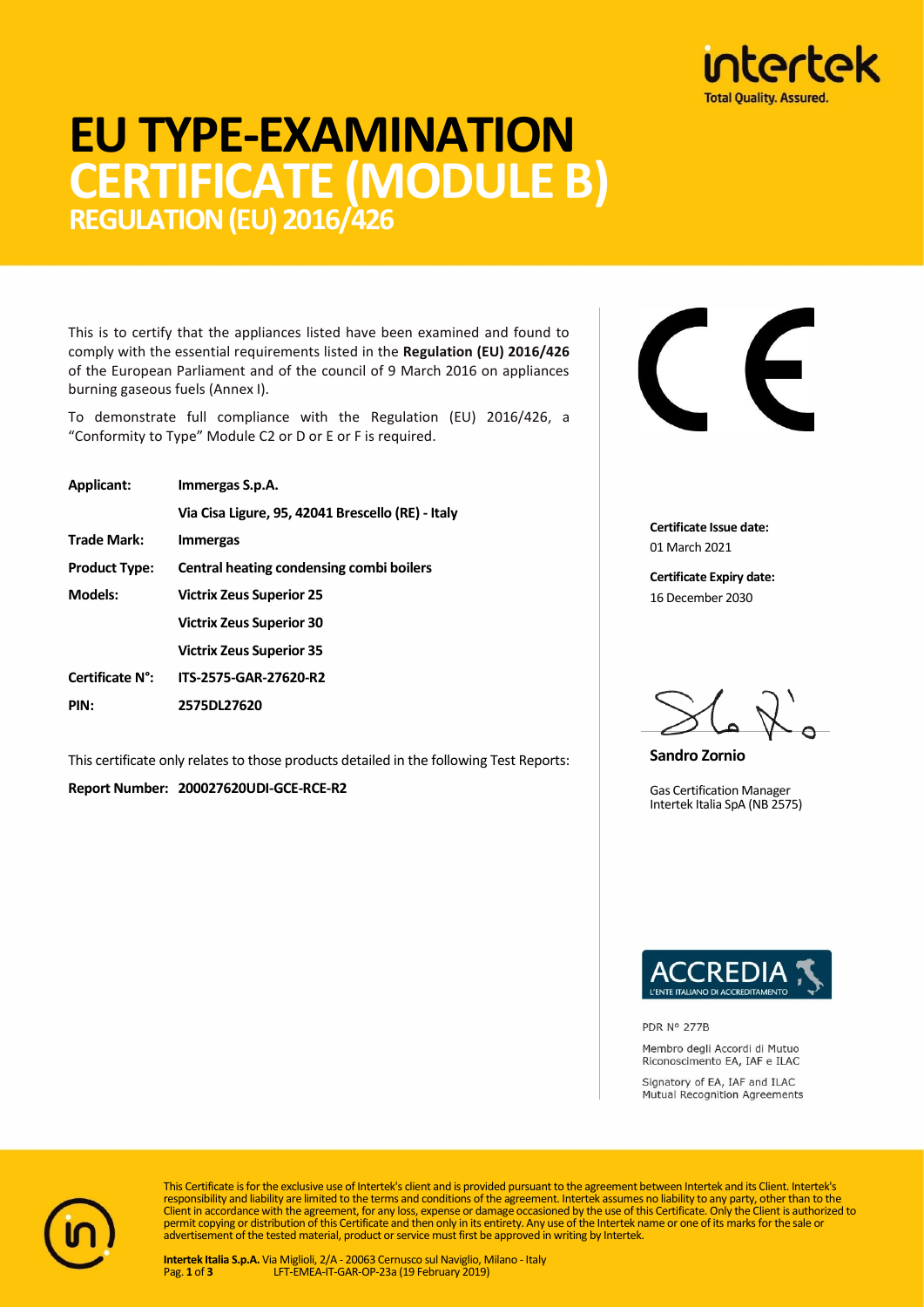

## **PRODUCT DESCRIPTION**

| <b>PRODUCT TYPE:</b>    | Central heating condensing combi boilers                                                                                                                                                                                                                                                             |  |  |  |  |  |
|-------------------------|------------------------------------------------------------------------------------------------------------------------------------------------------------------------------------------------------------------------------------------------------------------------------------------------------|--|--|--|--|--|
| <b>MODELS:</b>          | Victrix Zeus Superior 25, Victrix Zeus Superior 30, Victrix Zeus Superior 35                                                                                                                                                                                                                         |  |  |  |  |  |
| STANDARD(S):            | EN 15502-1:2012+A1:2015, EN 15502-2-1:2012+A1:2016                                                                                                                                                                                                                                                   |  |  |  |  |  |
| <b>SPECIAL REMARKS:</b> |                                                                                                                                                                                                                                                                                                      |  |  |  |  |  |
| <b>APPLIANCES TYPE:</b> | $C_{13}$ , $C_{33}$ , $C_{43}$ , $C_{53}$ , $C_{63}$ , $C_{83}$ , $C_{93}$ , $B_{23}$ , $B_{33}$ , $B_{53}$ , $C_{13}$ , $C_{33}$ , $C_{33}$ , $C_{43}$ , $C_{53}$ , $C_{63}$ , $C_{83}$ , $C_{93}$ ,<br>$C_{(10)3}$ *, $C_{(12)3}$ *, $C_{(15)3}$ *, $C_{(10)3x}$ *, $C_{(12)3x}$ *, $C_{(15)3x}$ * |  |  |  |  |  |
|                         | (*) These appliance types are NOT available for 3P category (G31)<br>$C_{(12)3}$ and $C_{(15)3}$ appliances types are listed in the EN 1749:2020                                                                                                                                                     |  |  |  |  |  |

The gas categories for which the appliances have been tested can be obtained by combining the following countries and gas groups:

**COUNTRIES:** AL, AT, BE, BG, CH, CY, CZ, DE, DK, EE, ES, FI, FR, GB, GR, HR, HU, IE, IS, IT, LT, LU, LV, MK, MT, NO, NL, PL, PT, RO, SE, SI, SK, TR

## **GAS GROUP, REFERENCE GAS AND SUPPLY PRESSURES:**

| <b>GROUP</b> | <b>REFERENCE GAS</b> | <b>GROUP</b> | <b>REFERENCE GAS</b> | <b>GROUP</b> | <b>REFERENCE GAS</b> |
|--------------|----------------------|--------------|----------------------|--------------|----------------------|
| н            | $G20 - 20$ mbar      | M            | $G230 - 20$ mbar     | P            | $G31 - 30$ mbar      |
| Н            | $G20 - 25$ mbar      | Lw           | $G27 - 20$ mbar      | P            | $G31 - 37$ mbar      |
| E            | $G20 - 20$ mbar      | Ls           | $G2.350 - 13$ mbar   | P            | $G31 - 50$ mbar      |
| E(S)         | $G20 - 20$ mbar      |              |                      |              |                      |
| E(R)         | $G20 - 20$ mbar      |              |                      |              |                      |